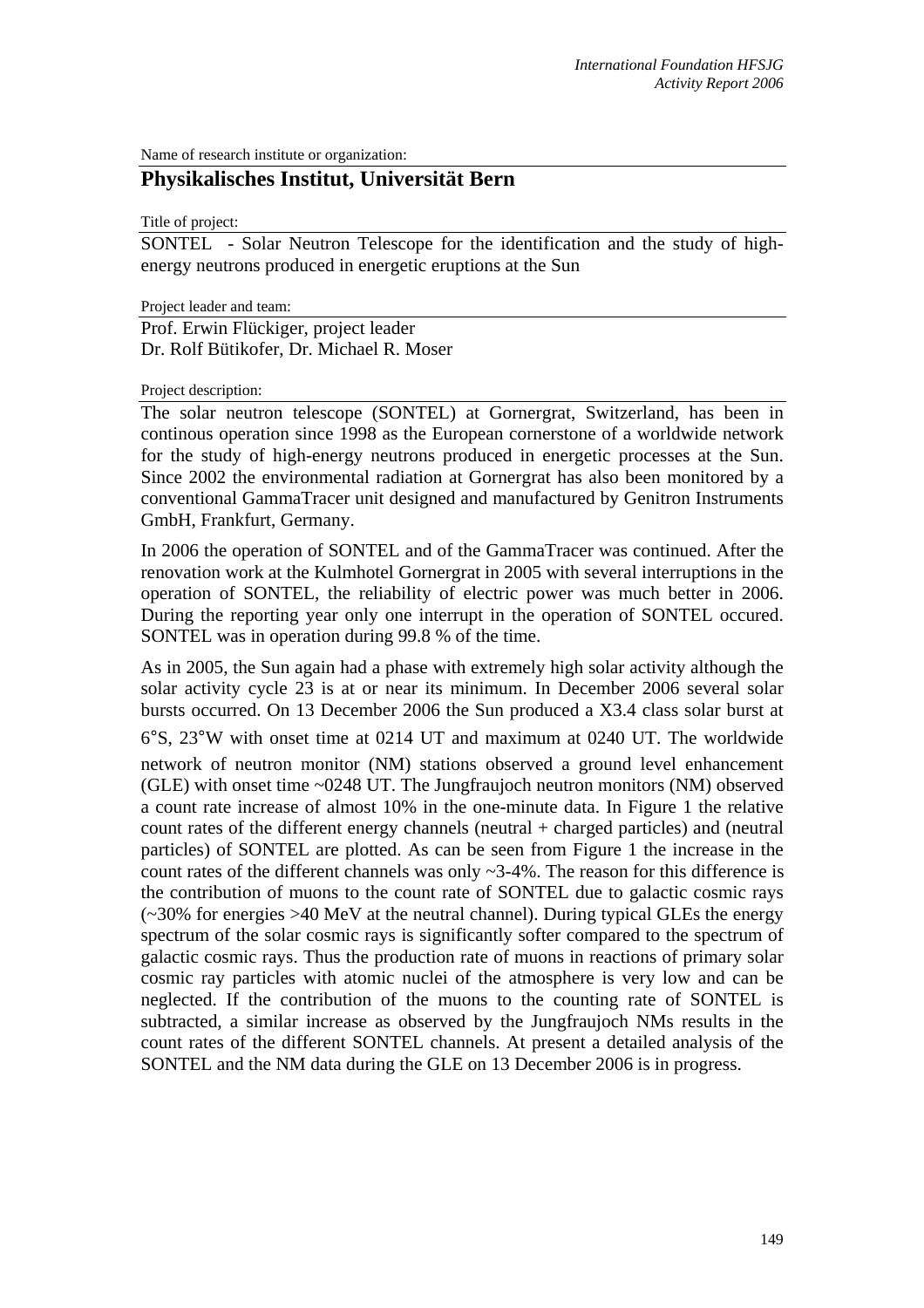

Figure 1: Relative count rates of the energy channels >40, >80, >120, and >160 Mev of SONTEL at Gornergrat for the channels (neutral + charged particles) (top) and (neutral particles) (bottom) on 13 December 2006, 0100-0500 UT.

Key words:

Astrophysics, cosmic rays, solar neutrons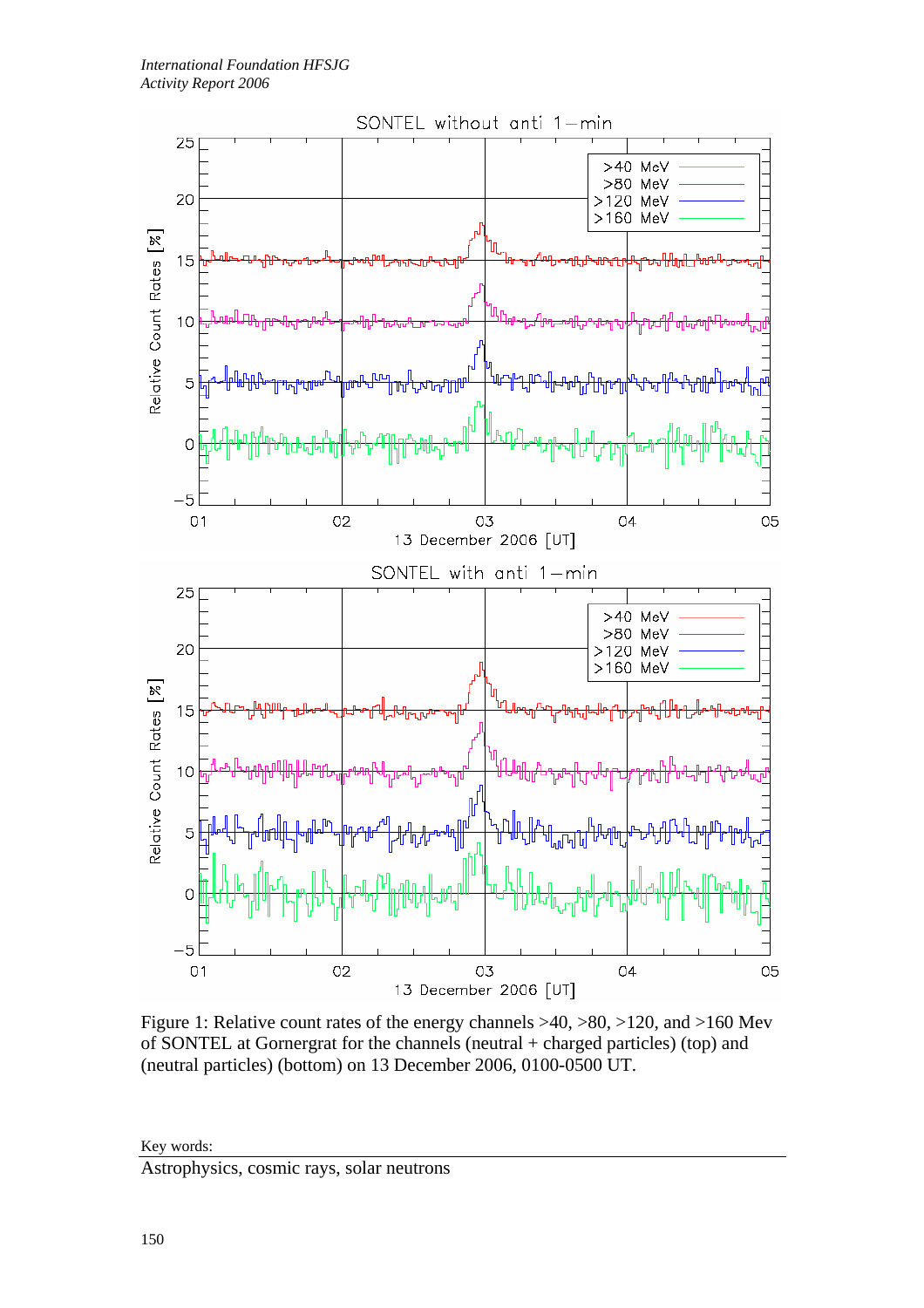Internet data bases:

http://cosray.unibe.ch

http://stelab.nagoya-u.ac.jp/ste-www1/div3/CR/Neutron/index.html

Collaborating partners/networks:

Prof. Y Muraki , Prof. Y. Matsubara, Dr. T. Sako, Dr. H. Tsuchiya, Solar Terrestrial Environment Laboratory, Nagoya University, Nagoya 464-8601, Japan

- T. Sakai; Physical Science Lab., College of Industrial Technology, Nihon University, 2-11-1 shin-ei, Narashino-shi, Chiba 275, Japan
- Prof. A. Chilingarian, Cosmic Ray Divison, Yerevan Physics Institute, Yerevan, 375036, Armenia

Scientific publications and public outreach 2006:

## **Conference papers**

Flückiger, E.O., R. Bütikofer, M.R. Moser, and L. Desorgher, The Extreme Solar Cosmic Ray Particle Event on January 20, 2005, Annual Meeting of the Swiss Physical Society, 2006 in Lausanne, poster presentation.

Flückiger, E.O., R. Bütikofer, M.R. Moser, and L. Desorgher, The Ground Level Enhancement on January 20, 2005, in the Context of Extreme Solar Cosmic Ray Particle Events and Geomagnetic Super Storms, Asia Oceania Geosciences Society 3rd Annual Meeting, 10 - 14 July 2006 in Singapore.

Bütikofer, R., E.O. Flückiger, L. Desorgher, and M.R. Moser, Analysis of the GLE on January 20, 2005: an Update, 20<sup>th</sup> European Cosmic Ray Symposium, Lisbon, Portugal, to be published in the conference proceedings, 2006.

Muraki, Y., An interpretation on high energy solar neutrons and protons,  $20<sup>th</sup>$ European Cosmic Ray Symposium, Lisbon, Portugal, to be published in the conference proceedings, 2006.

Address:

Physikalisches Institut Universität Bern Sidlerstrasse 5 CH-3012 Bern

Contacts:

Rolf Bütikofer Tel.: +41 31 631 4058 Fax: +41 31 631 4405 e-mail: rolf.buetikofer@space.unibe.ch URL: http://cosray.unibe.ch